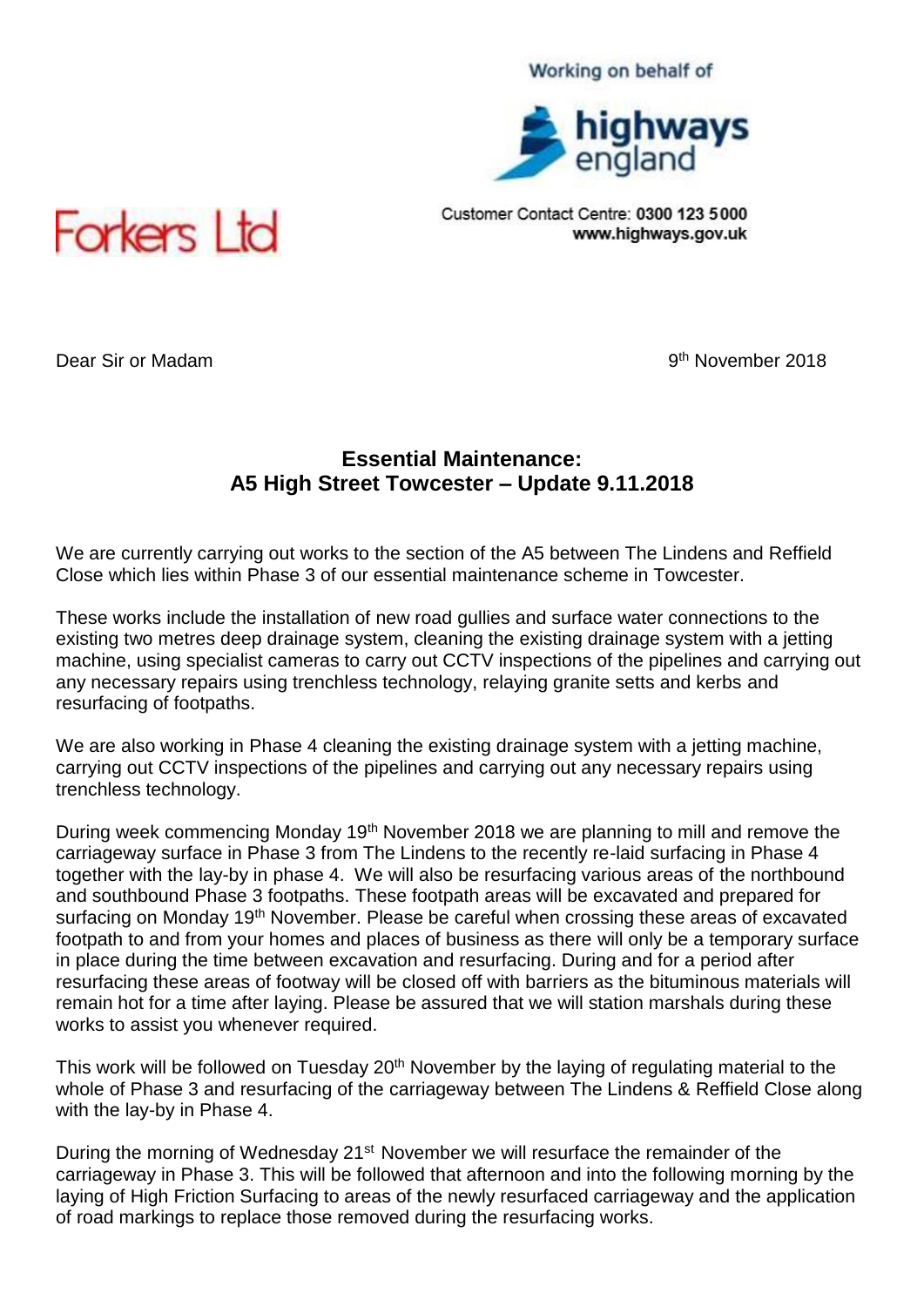## Working on behalf of



Customer Contact Centre: 0300 123 5000 www.highways.gov.uk



On the afternoon of Thursday 22<sup>nd</sup> November we will be cutting and installing expansion and contraction joints in the newly resurfaced carriageway.

We will endeavour to maintain access at all times during these works. But please be aware that, as the road is so narrow in Phase 3 and because of the number of lorries and type of plant that will be used, access will be restricted between the 19<sup>th</sup> and 21<sup>st</sup> November and delays to journey times will be inevitable.

Preparations will be made to re-open the road to local traffic only by 7am on the morning of Friday 23<sup>rd</sup> November. The off-street parking permit system for Phase 3 will no longer be in operation once we have opened the road to local traffic.

Please be aware that we will not open the road to through traffic until we have made a final inspection of the works and carried out the correction of any defects that may be required, including the replacement of a damaged and leaning traffic signal pole on the south west corner of the Brackley Road / Northampton Road crossroads and the application of road markings to create parking bays outside Ron Greens Antique shop.

Our works remain on schedule to be completed by the end of November 2018.

I have been advised that on Monday  $12<sup>th</sup>$  November 2018 Cadent, who are the contractors carrying out gas main renewal in Vernon Road, will be installing temporary four way traffic signal control at the staggered junction of Vernon Road / Burcote Road / Marlow Road and Willis Way. These temporary signals will be in operation for approximately two weeks.

Should you require any further information about these gas main renewal works please contact the Cadent 24 Hours Enquiries line 0345 835 1111 or the Site Manager on 07970 398962 between the hours of 8am and 4pm.

**NB:** Please note that all our planned road works may be subject to change due to weather conditions or unforeseen circumstances.

Towcester is open for business as usual during these essential works and all of the public car parks are accessible so please use your local shops, bars and restaurants and ask others to do the same. I'm sure that your local business community would appreciate it.

I apologise for any disruption our works may cause. Please plan ahead and allow extra time for your journey.